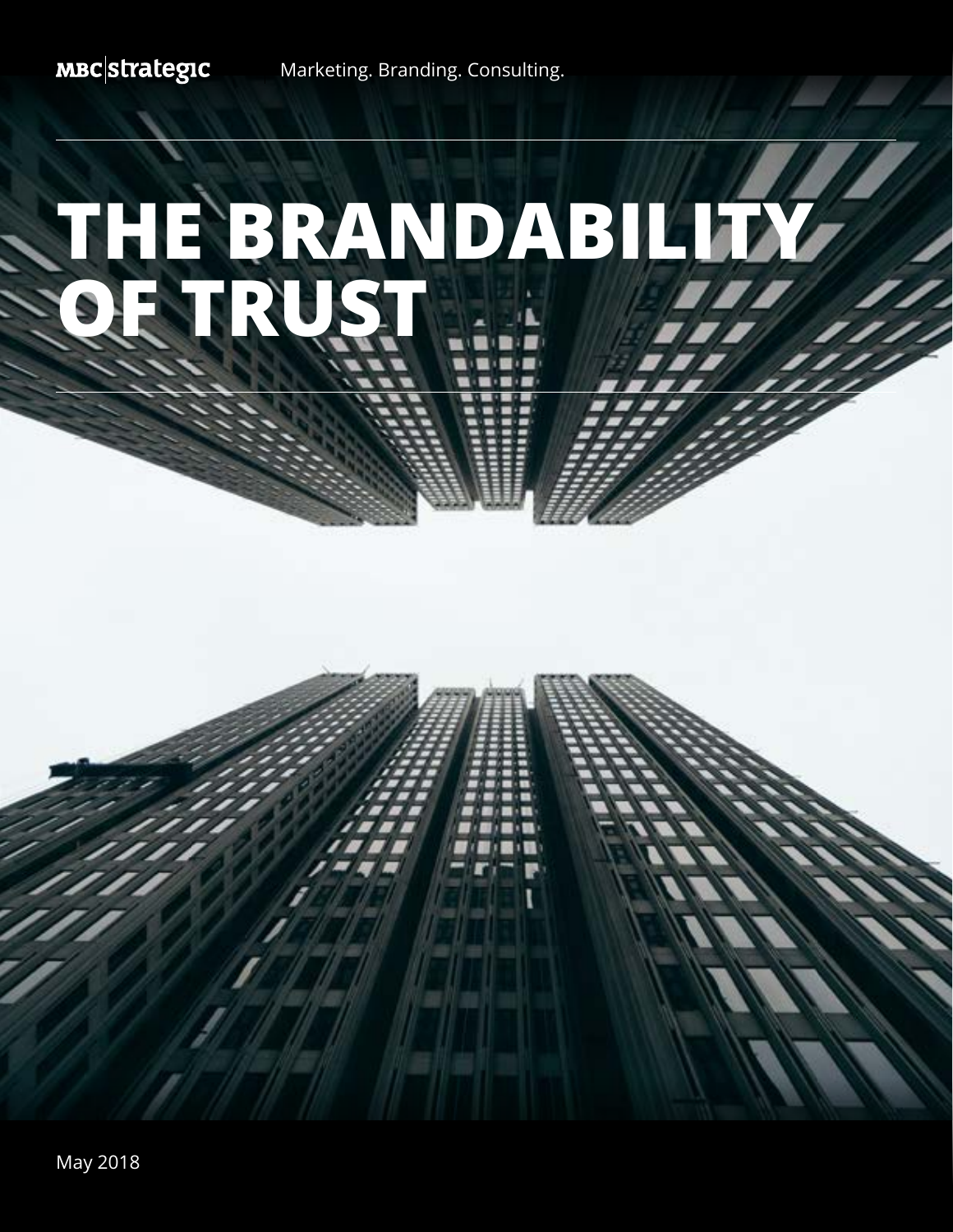

# Over the next three years, the financial industry will likely see a tremendous growth in investable assets.

Unless you're one of the top 100 or so global asset managers, you might miss out on much of that growth. Worldwide AUM is forecasted to top \$100 trillion by 2020.<sup>1</sup> Most of this AUM growth is expected to be managed by large-scale money managers, or those handling over \$100B in assets. To best understand why, we must analyze more recent trends in the growth of assets under management.



### **Global AUM Projection for 2020**

### Source: PWC. (n.d.). Asset Management 2020: A Brave New World.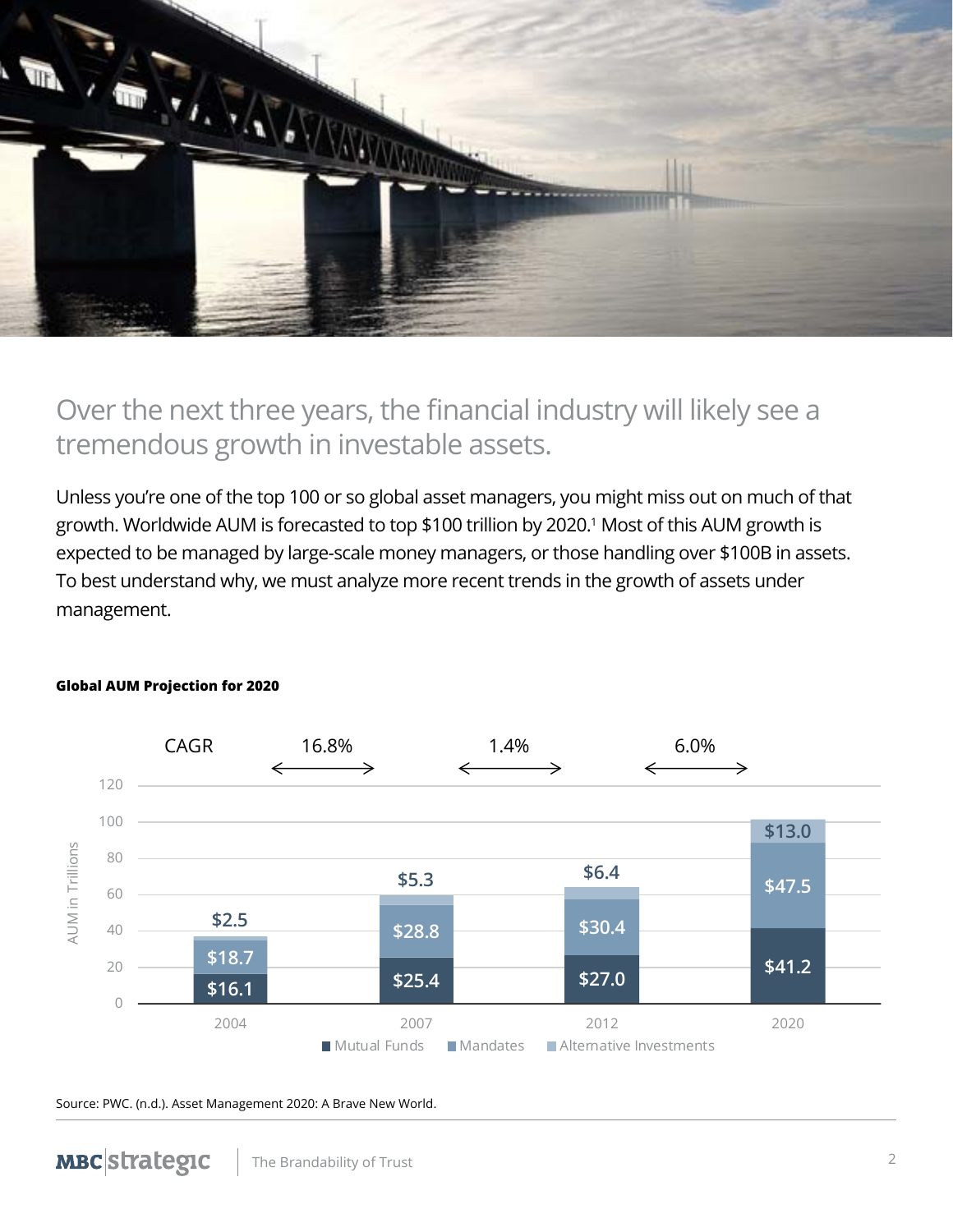# **Large Money Manager Growth Concentration**

Consolidation in the asset management industry has been on a tear, with M&A activity reaching an 8-year high of over \$40B in deals.<sup>3</sup> This trend has been continuing for some time now with the share of total assets from the top 10 largest managers growing from just 5% in 1980 to almost 25% today. Large money managers have the inherent advantage of name-brand recognition. Unlike smaller brands, the size bias associated with large-scale managers is partly due to the fact that they will simply be better known to your target clientele. This familiar name is more likely to be trusted than a firm perceived as a stranger. Trust is a precious commodity during a time when headlines revel in the chaos caused by Russian election meddling, massive data breaches, the Great Recession and even the subprime housing crisis as depicted in the movie The Big Short—all chipping away at investor confidence. In fact, only 33% of Americans feel that they can trust their fellow citizens.<sup>2</sup> This effect is magnified when it comes to money. The 2018 Edelman Trust Barometer confirms that financial services is the least trusted industry, making the feeling of trust generated by 'known' brands even more important.<sup>8</sup> One a good note for the industry, over the past 5 years trust of financial services industries has been on the upswing, increasing from 48% to 54%.

For investment managers actively working to build up a foundation of trust, the rewards are becoming clearly evident. After the 2008 financial crisis many investors lost their appetite for risk, becoming wary of where they were placing their money and choosing to accept lower returns by investing in known managers rather than betting on unknown managers with a higher potential payoff. Mr. Kevin Jestice, the head of Vanguard's institutional investor services, remarks, "When you talk about the big getting bigger, the trusted brands have really resonated, particularly in the past 15 years".<sup>4</sup>

# **The Emotional Factor**

Why is it that big brands are generally trusted, even after negative headlines, scams and scandals over the years? To understand why this might be is to really understand branding and how it impacts investor behavior.

A brand isn't a logo nor a product, even though many companies think of it in this way. A brand is something more akin to a gut feeling felt by an individual or group— the feeling of a company or person. A brand is, in many ways, how your audience perceives you. This perception impacts clients by heavily affecting decision-making, building and breaking trust, setting expectations and differentiating between companies offering similar products and services. Perhaps



### **Trust in Industries**

Source: Edelman. (2018). 2018 Edelman Trust Barometer.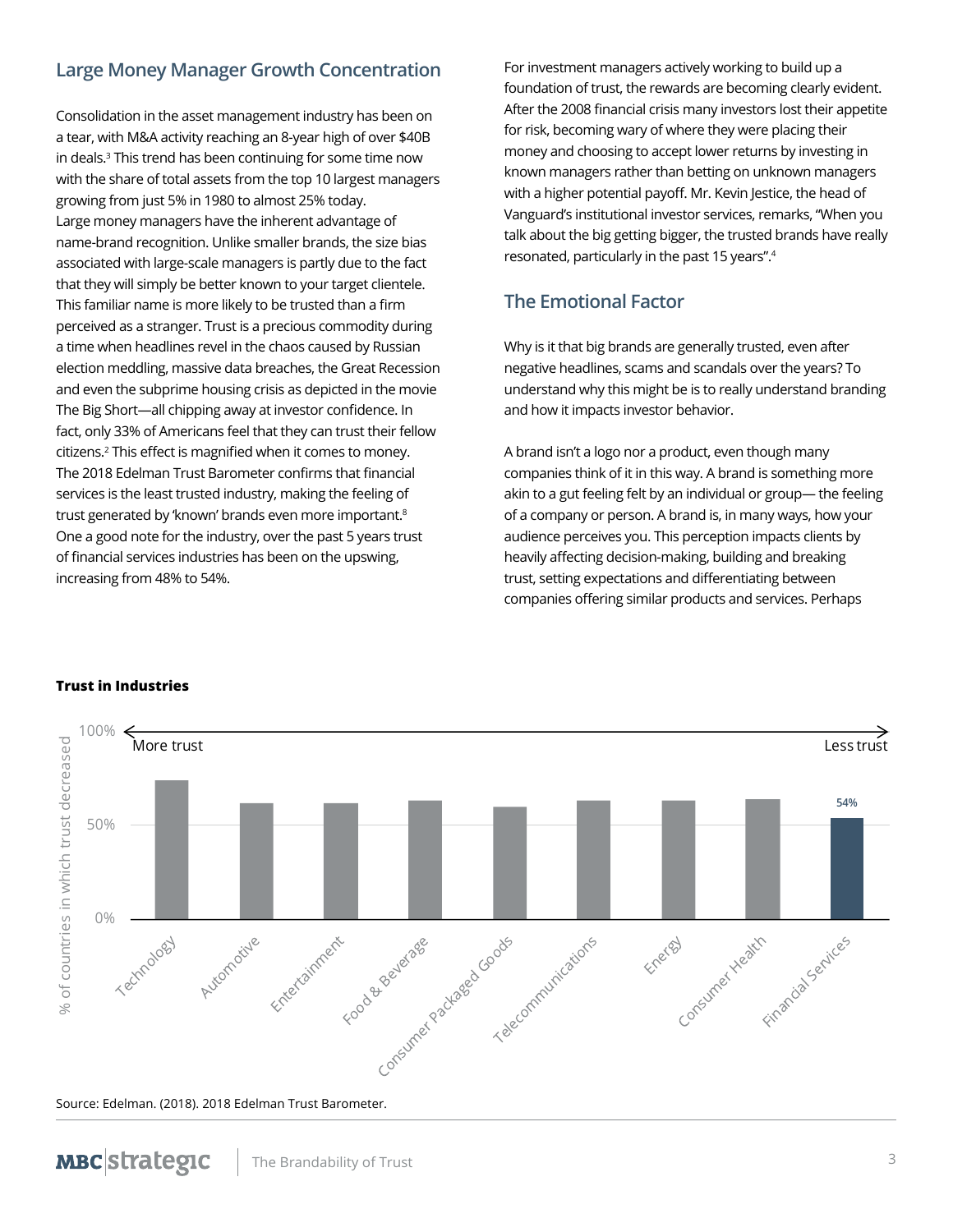Perception impacts clients by heavily affecting decision-making, build or breaking trust, setting expectations and differentiating between companies offering similar products and services. Most interestingly, this perception can be tailored or manufactured.

most importantly, this perception can be tailored and even manufactured.

A common rebuttal may be that sophisticated investors, institutions and other businesses do not allow emotions to factor into their complex decision making processes. However, a variety of different studies and surveys have proved the opposite. A CEB study in partnership with Google discovered that B2B buyers are actually more influenced by emotion than average consumers<sup>5</sup>—they have higher rates of consideration, purchase and willingness to pay a premium. CFA's Global Survey on the State of Investor Trust found that from 2016 to 2018 the importance of a brand with investors jumped from 33% to 46%. Furthermore they found that a brand has been increasingly used as a proxy for trust.<sup>8</sup> When we are talking about managing client wealth or maintaining reputations in

the institutional investment world, there is a huge amount of emotion involved—because there is so much at stake. In addition, as many know anecdotally, it's not what you know but who you know—a clear indication of the emotional triumphing over the rational. Professional and institutional buyers are more likely than average to be influenced by connections and the reputation of a brand.

## **Why Do We All Say the Same Thing?**

While many large money managers reap the rewards of developing a trusted brand, those without brand cache are losing out. Many players in the financial space shout the same message to the same people, promising 'high risk-adjusted returns' or being 'client focused'. Unfortunately, not only do these messages fail to engage and differentiate, they fail to



### **Impact of B2B Brand Connections**

**MBC**strategic

Source: Spenner, P. (2013). From Promotion to Emotion: Connecting B2B Customers to Brands.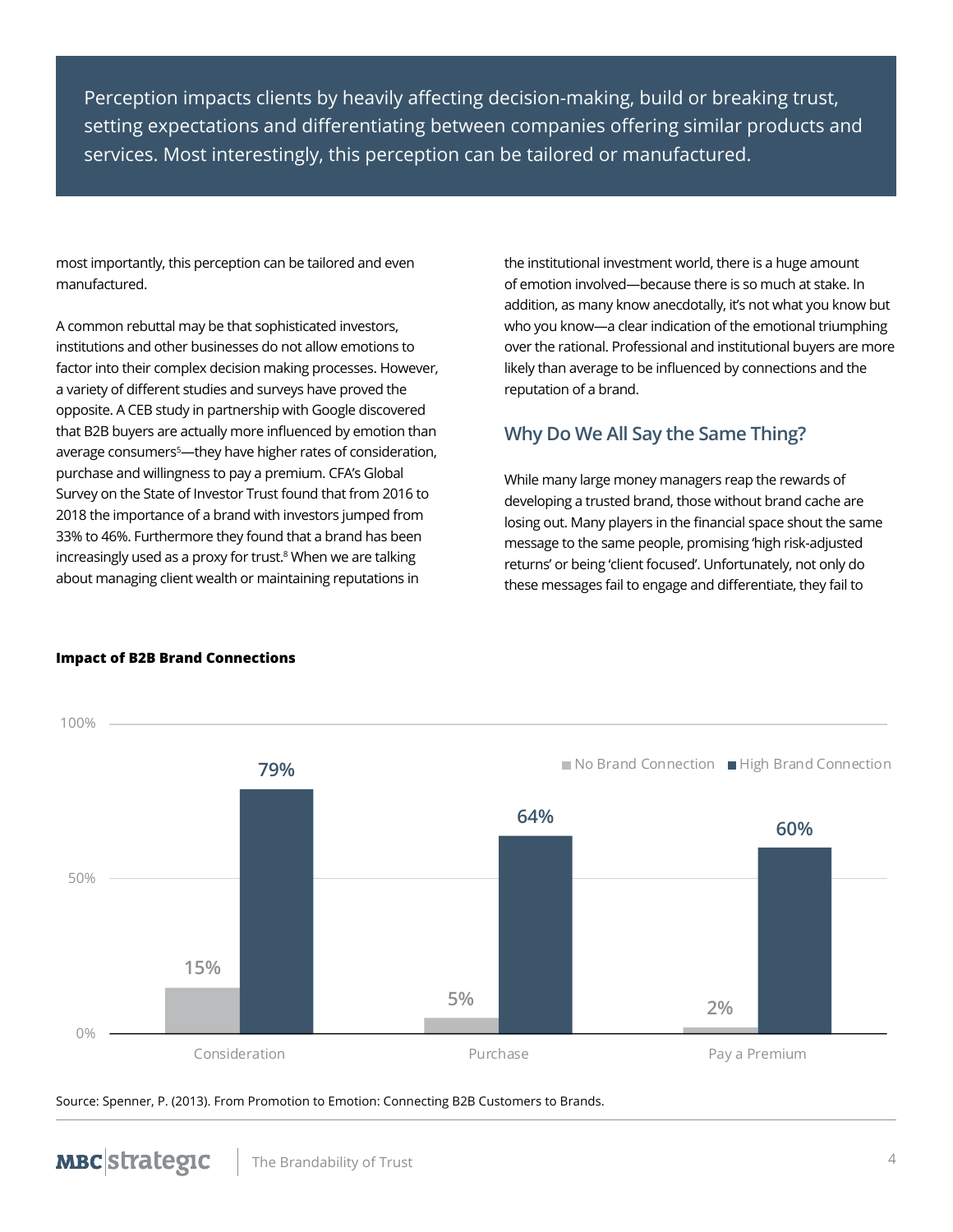address what the investors care most about: themselves.

The importance of discovering what sets your firm apart from competitors is well-understood, but many fail to then communicate how that difference allows you to uniquely serve the investors' needs. Successful branding requires understanding the emotional and rational drivers of your audience and then connecting that to your differentiated value offering.

In a world where money managers only tout 'higher riskadjusted returns', investors' needs are sorely overlooked. By communicating with your audience and actually addressing their needs, you can lay the foundation for building trust.

As you begin to create an image and message that stands out from sea of homogenous managers, your brand will begin to evolve. The better your brand interacts and resonates with your target audience, the more trust you will develop. Another finding from CFA's State of Investor Trust survey was that clients consistently rank trust as the biggest differentiator in hiring an investment adviser. Trust also contributes to whether a client will refer others or expand the relationship with additional mandates.<sup>8</sup>

It is also essential to set the tone with your clientele in terms of how you communicate with them as well as succinctly communicating your investment style and process. This may seem obvious, but in a world where money managers only tout 'higher risk-adjusted returns', investors largely don't know what to expect. By connecting to and communicating with potential investors on what sets you apart and how you benefit them, you set the stage for their expectations in how you behave through changing market cycles and unique scenarios. The process of branding helps you to develop trust with your existing investors while engaging new potential clients.

Boutique investors outperform institutions by an average of 51 basis points. Even so, the majority of inflows are directed toward large money managers.

# **Competing with the Big Guys**

Though larger financial firms benefit from a widespread brand presence, this doesn't mean smaller managers lack the opportunity to make an impact. Smaller firms historically achieve superior performance, a key opportunity to communicate to investors. According to a study performed by AMG, boutique investors outperform institutions by an average of 51 basis points.<sup>6</sup> Even so, the majority of inflows are directed toward large money managers.

Interestingly, specialist boutique investment managers offering alternative investments do currently attract assets in a way institutional managers do not. A study conducted by McKinsey found large sophisticated institutions tend to utilize specialist alternative boutiques over large, generalist managers due to the degree of control they have, a better customization to asset class exposure, and the higher level of focus and expertise.<sup>7</sup>

With significant industry growth potential for AUM growth for all money managers, connecting with investors and addressing their needs is absolutely critical to growing your investment firm's AUM. But in order to capture this growth, firms must be visible, communicate their unique value and most importantly build trust through developing a thoughtful and strategic brand.

# **Driving your Brand Forward**

Your brand should be used as a platform not only to sustain but to drive further growth. When your clients trust you, not only will they be more willing to stick with you when markets are bad but also have a higher likelihood to refer assets your way. A message such as, "We will make you feel comfortable with municipal investing" indicates a strong plan of action and a direct emotional response, engendering far more trust than a hedge fund with the message of "a long/short strategy minimizing risk and maximizing returns". They have reason to trust what you are doing because they can more easily understand what makes you different, and again you're connecting with their needs.

Consistency in messaging is of the utmost importance. By showing consistency in your messaging, branding and design in your website, pitch materials, client correspondences and most importantly, the actual client experience, you can continue building that trust. Sales people, marketers and portfolio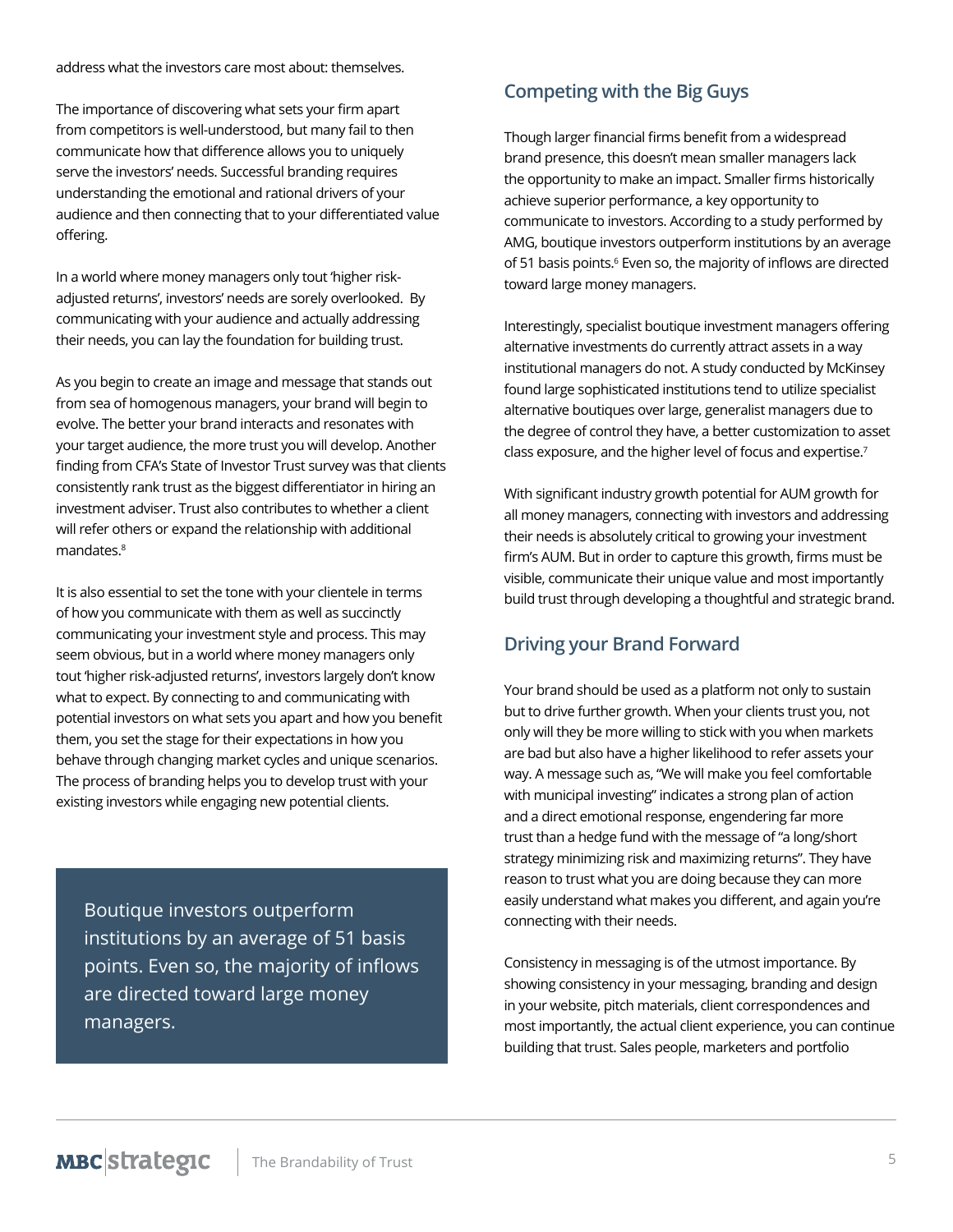

managers should present your firm in the same way and messaging should be consistent across all mediums. Design should also follow consistent guidelines supporting the message you're looking to convey. Every detail, from the fonts and colors in your materials to the language you use when you pick up the phone, is an opportunity to build on or detract from your clients' trust in you. A lack of consistency in messaging in these areas can easily unravel the trust you are working so hard to develop.

For example, if a manager describes themselves as being cutting-edge and utilizing the latest technologies, but their website looks outdated and their presentations are generic, audiences will see a disconnect between *what* you are saying and *how* you are saying it—chipping away at your credibility and their trust in you.

# **The Next Step in Brand Building**

Developing your brand has an impact more extensive than simply bringing in large inflows. Among the millions of investors in the market, each brings different wants, needs and goals. Branding allows you to best target the clientele most compatible, profitable and easiest to manage for you. Branding also communicates up front what investors should expect and how your investment style impacts returns in different markets. While underperformance is the primary reason clients leave a manger, understanding clients goals and fears are ways to build trust and better weather uncertainty. By staying true to what makes you different and communicating this to investors, your brand will become more recognizable and trusted, attracting the clients you desire and can best serve.

Standing out from the crowd often involves becoming a thought leader in the space you want to enter. The most direct way to do so is to take a deep look into the needs and wants of your clients, adding value by creating content addressing their needs. Share your unique insights and flaunt deep analysis under the brand and messaging you create, giving investors valuable content and an authentic way to connect and to understand you.